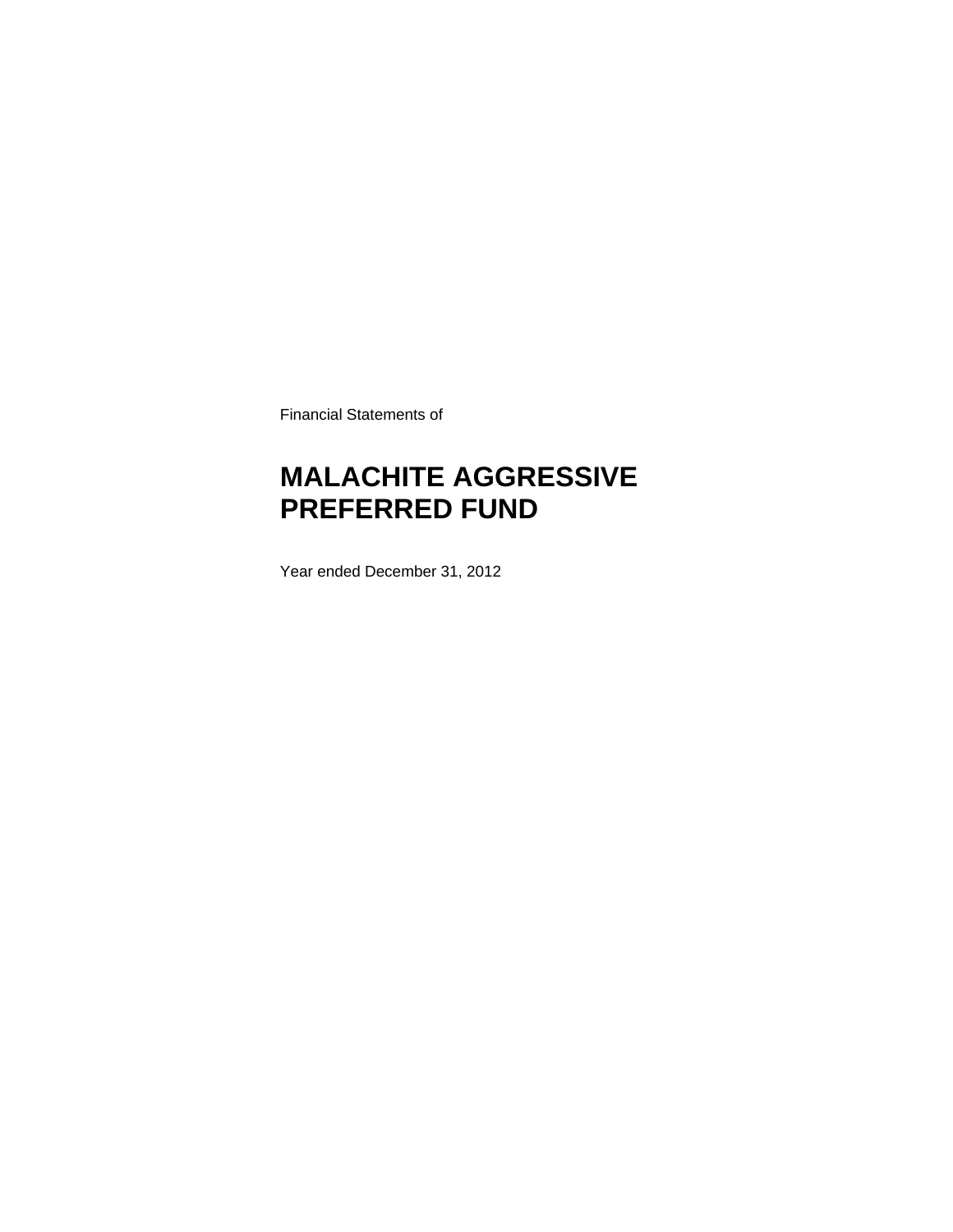

**KPMG LLP** Telephone (416) 228-7000 **Chartered Accountants** Fax (416) 228-7123 Yonge Corporate Centre **Internet** Www.kpmg.ca 4100 Yonge Street Suite 200 Toronto ON M2P 2H3 Canada

### **INDEPENDENT AUDITORS' REPORT**

To the Unitholders of Malachite Aggressive Preferred Fund (the "Fund")

We have audited the accompanying financial statements of Malachite Aggressive Preferred Fund, which comprise the statements of net assets and investment portfolio as at December 31, 2012, the statements of operations, changes in net assets and unitholders' equity for the year then ended, and notes, comprising a summary of significant accounting policies and other explanatory information.

#### *Management's Responsibility for the Financial Statements*

Management is responsible for the preparation and fair presentation of these financial statements in accordance with Canadian generally accepted accounting principles, and for such internal control as management determines is necessary to enable the preparation of financial statements that are free from material misstatement, whether due to fraud or error.

#### *Auditor's Responsibility*

Our responsibility is to express an opinion on these financial statements based on our audit. We conducted our audit in accordance with Canadian generally accepted auditing standards. Those standards require that we comply with ethical requirements and plan and perform the audit to obtain reasonable assurance about whether the consolidated financial statements are free from material misstatement.

An audit involves performing procedures to obtain audit evidence about the amounts and disclosures in the financial statements. The procedures selected depend on our judgment, including the assessment of the risks of material misstatement of the financial statements, whether due to fraud or error. In making those risk assessments, we consider internal control relevant to the entity's preparation and fair presentation of the financial statements in order to design audit procedures that are appropriate in the circumstances, but not for the purpose of expressing an opinion on the effectiveness of the entity's internal control. An audit also includes evaluating the appropriateness of accounting policies used and the reasonableness of accounting estimates made by management, as well as evaluating the overall presentation of the financial statements.

We believe that the audit evidence we have obtained is sufficient and appropriate to provide a basis for our audit opinion.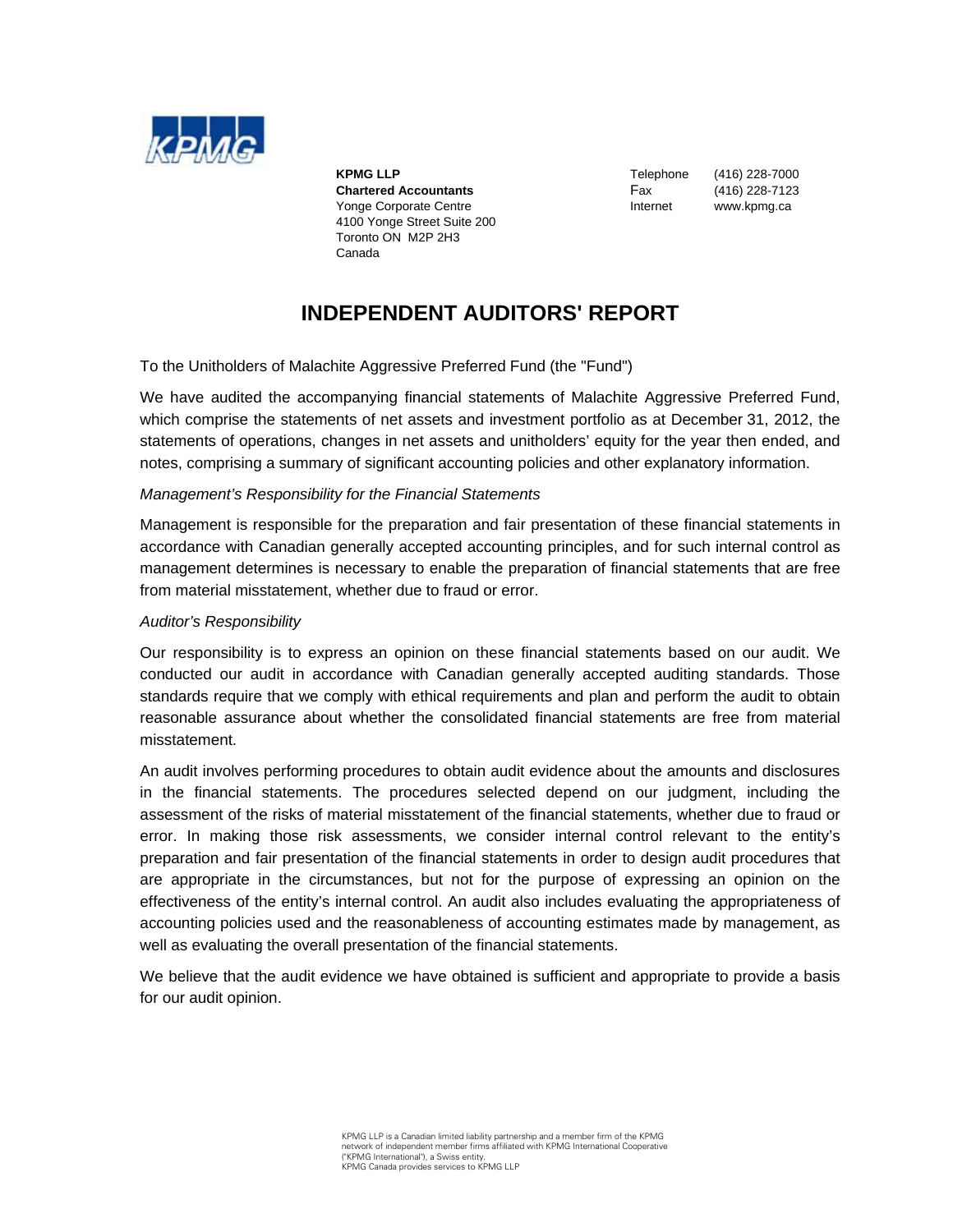

Page 2

#### *Opinion*

In our opinion, the financial statements present fairly, in all material respects, the financial position of Malachite Aggressive Preferred Fund, as at December 31, 2012, and the results of its operations and the changes in its net assets and unitholders' equity for the year then ended in accordance with Canadian generally accepted accounting principles.

 $KPMG$  14P

Chartered Accountants, Licensed Public Accountants

March 18, 2013

Toronto, Canada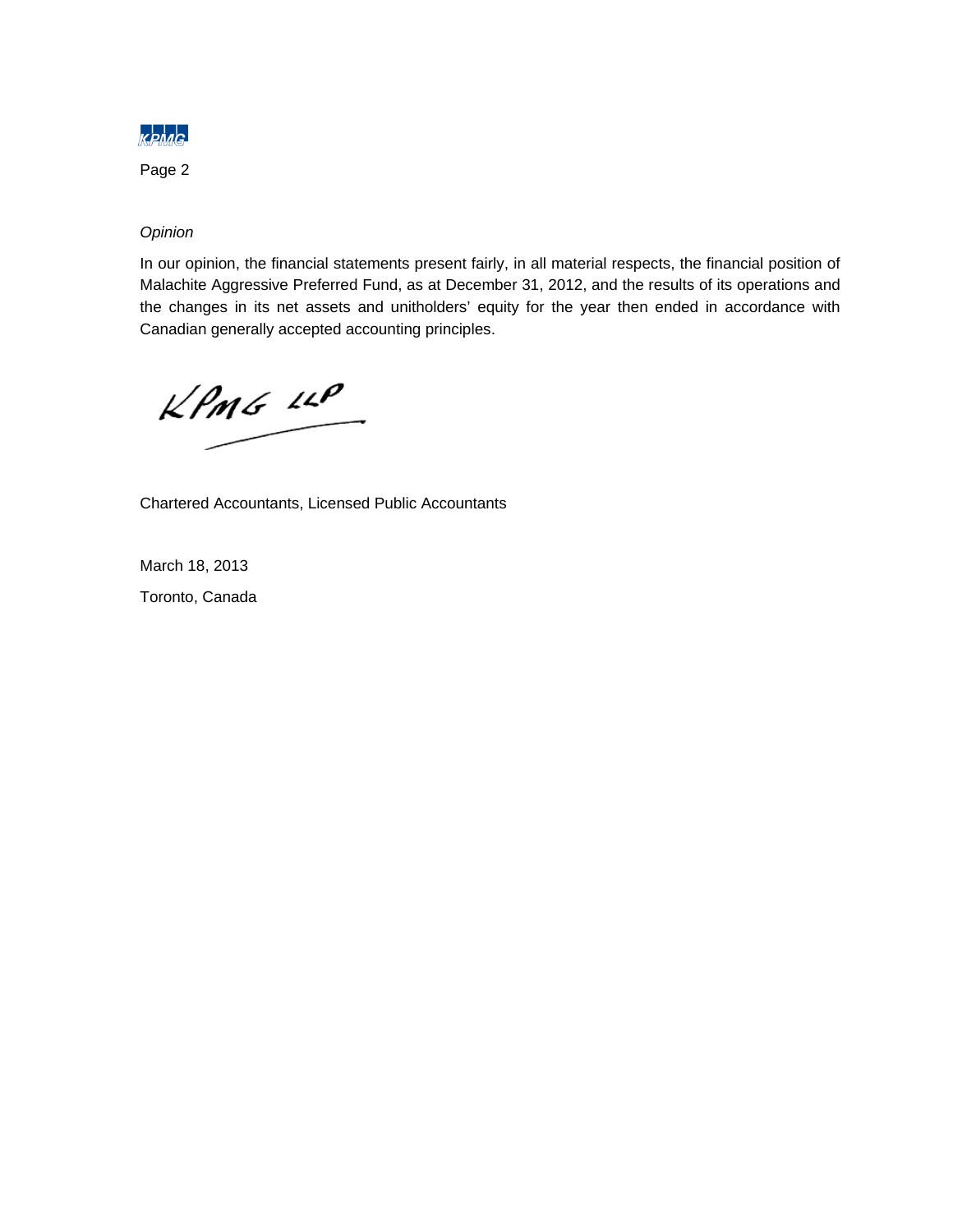Statement of Net Assets

| December 31                                                                                                      | 2012                                                | 2011                                       |
|------------------------------------------------------------------------------------------------------------------|-----------------------------------------------------|--------------------------------------------|
| <b>Net Assets</b>                                                                                                |                                                     |                                            |
| Investments, at fair value*<br>Subscriptions receivable<br>Accrued income receivable<br>Cash<br>Due from brokers | \$6,795,865<br>43,000<br>7,800<br>113,174<br>74,559 | \$4,977,759<br>350,000<br>10,633<br>57,582 |
|                                                                                                                  | \$7,034,398                                         | \$5,395,974                                |
| <b>Accrued liabilities</b><br>Due to brokers                                                                     | \$<br>88,663<br>79,580<br>168,243                   | \$<br>66,378<br>242,477<br>308,855         |
| Total net assets and unitholders' equity                                                                         | \$6,866,155                                         | \$5,087,119                                |
| <b>Unitholders' Equity</b>                                                                                       |                                                     |                                            |
| Units issued and outstanding<br>Unrealized (depreciation) appreciation in value of investments                   | \$6,639,398<br>226,757                              | \$5,350,190<br>(263, 071)                  |
|                                                                                                                  | \$6,866,155                                         | \$5,087,119                                |
|                                                                                                                  |                                                     |                                            |
| Net asset value per unit                                                                                         | \$<br>10.8307                                       | \$<br>10.0793                              |

\*Cost of investments is reflected on the statement of investment portfolio.

See accompanying notes to financial statements.

\_\_\_\_\_\_\_\_\_\_\_\_\_\_\_\_\_\_\_\_\_\_\_\_\_\_\_\_\_\_\_\_\_\_\_\_\_\_\_

On behalf of the Trustee:

Hymas Investment Management Inc.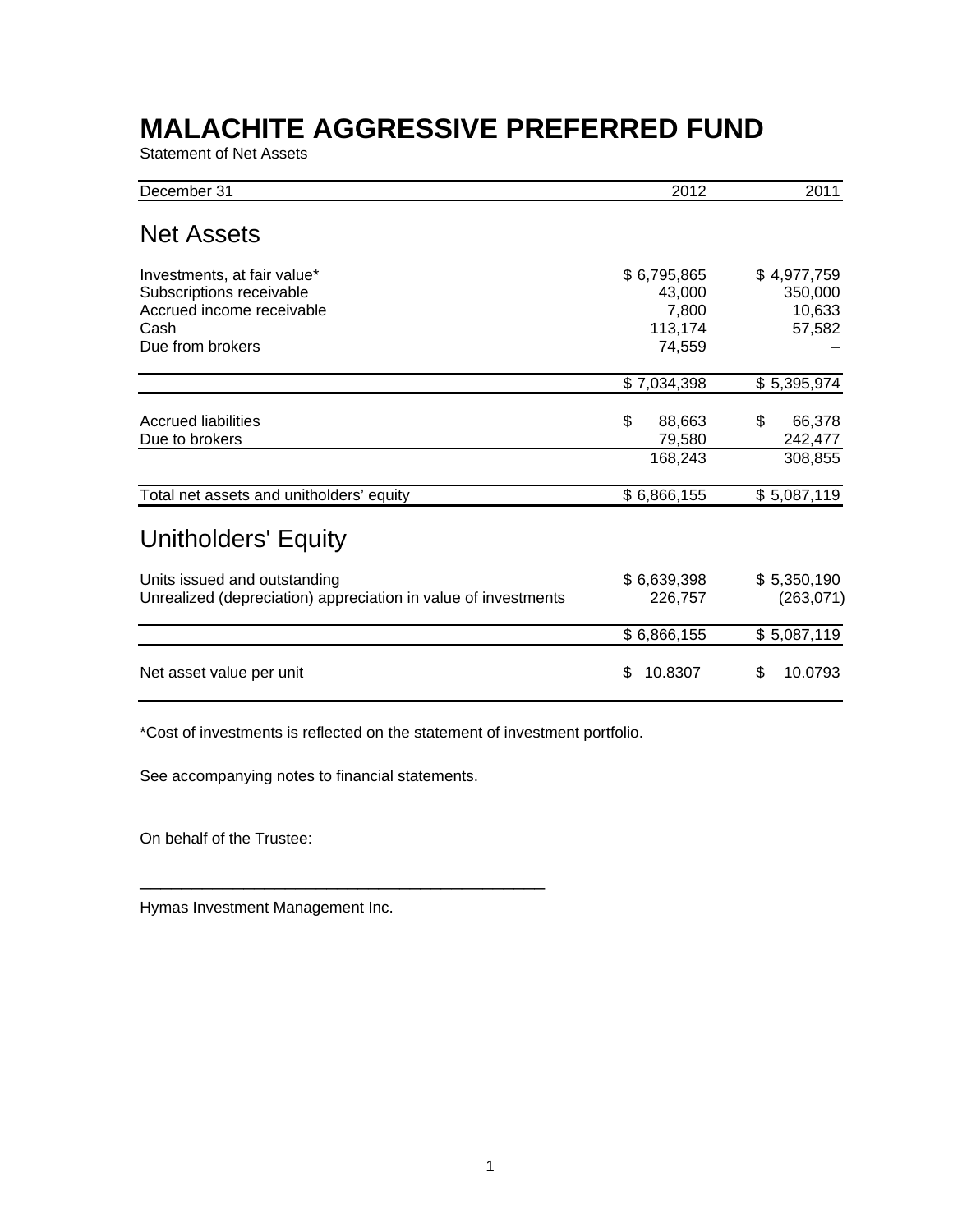Statement of Operations

| Year ended December 31                                    | 2012          | 2011          |
|-----------------------------------------------------------|---------------|---------------|
|                                                           |               |               |
| Investment income:                                        |               |               |
| <b>Dividends</b>                                          | \$<br>298,603 | \$<br>251,449 |
| Expenses:                                                 |               |               |
| Legal and audit                                           | 10,850        | 11,400        |
| Interest                                                  | 1,486         | 1,067         |
| Other                                                     | 286           | 340           |
|                                                           | 12,622        | 12,807        |
| Amounts that would otherwise have been payable by the     |               |               |
| Investment fund that were paid or absorbed by the Manager |               | (1,000)       |
|                                                           | 12,622        | 11,807        |
|                                                           |               |               |
| Net investment income                                     | 285,981       | 239,642       |
|                                                           |               |               |
| Net realized gains (losses)                               | (77, 178)     | 140,590       |
| Net change in unrealized gains                            | 489,828       | (364, 868)    |
| <b>Transaction costs</b>                                  | (4, 714)      | (6,027)       |
|                                                           | 407,936       | (230, 305)    |
| Increase in net assets from operations                    | \$<br>693,917 | \$<br>9,337   |
|                                                           |               |               |
| Increase in net assets from operations per unit           |               |               |
| (based on weighted average number of units                |               |               |
| outstanding during the year)                              | \$<br>1.2705  | \$<br>0.0236  |
|                                                           |               |               |

See accompanying notes to financial statements.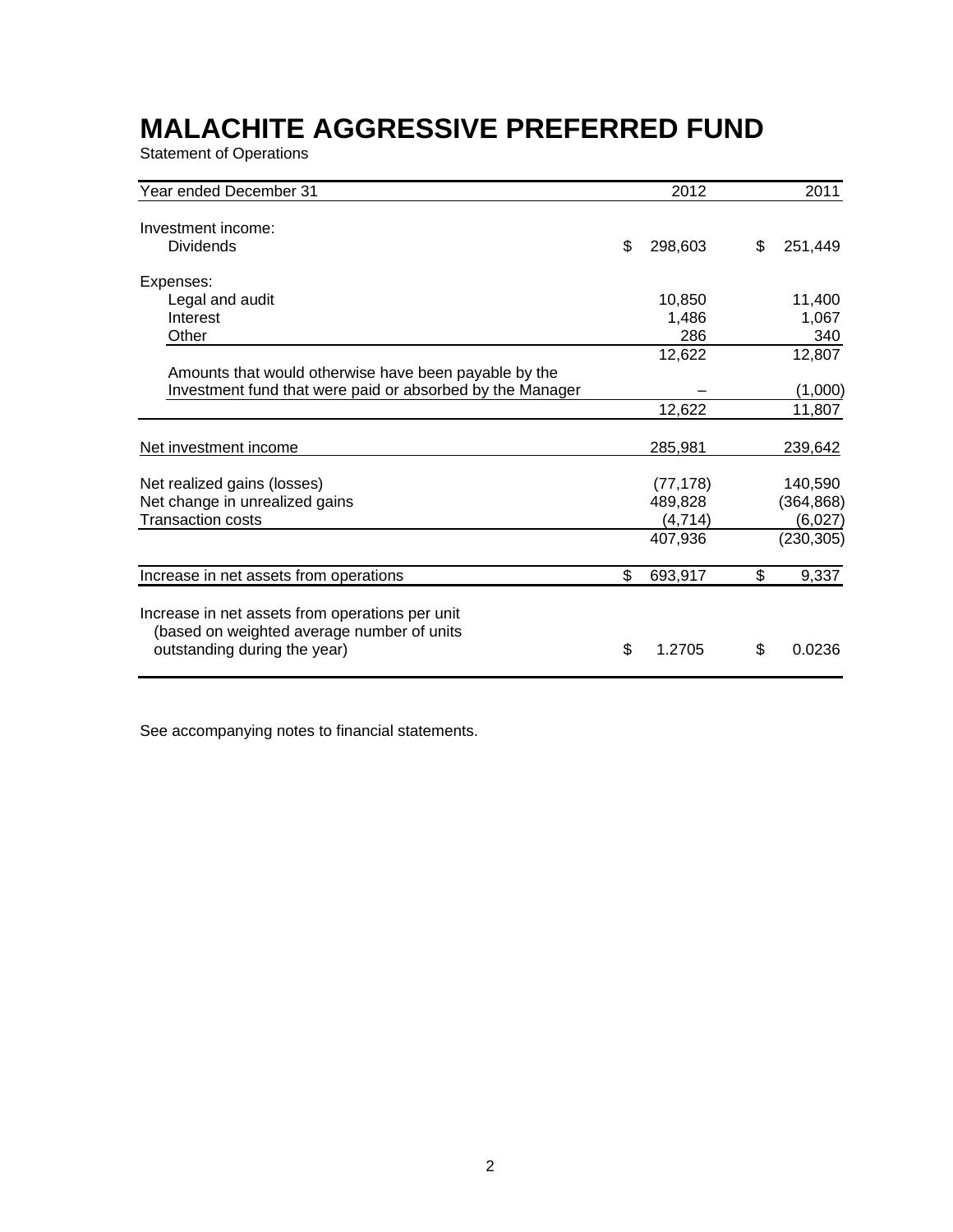Statement of Changes in Net Assets

| Year ended December 31                                                                              | 2012                               | 2011                               |
|-----------------------------------------------------------------------------------------------------|------------------------------------|------------------------------------|
| Net assets at the beginning of the year                                                             | \$5,087,119                        | \$2,819,050                        |
| Increase in net assets from operations                                                              | 693,917                            | 9,337                              |
| Capital transactions:<br>Proceeds from issue of units<br>Reinvested distributions<br>Units redeemed | 1,446,000<br>194,010<br>(268, 910) | 2,566,500<br>274,542<br>(208, 104) |
| Distributions to unitholders:<br>Net capital losses (gains)<br>Investment income                    | (285, 981)                         | (134, 563)<br>(239, 643)           |
| Net assets, December 31                                                                             | \$6,866,155                        | \$5,087,119                        |

### **Statement of Changes in Unitholders' equity**

|                                                                                                           | Units                                          |
|-----------------------------------------------------------------------------------------------------------|------------------------------------------------|
| Units issued and outstanding:                                                                             |                                                |
| Balance, January 1, 2011<br>Units issued for cash, including reinvested distributions<br>Units redeemed   | 261,849.2113<br>262,011.5555<br>(19,149.9910)  |
| Balance, December 31, 2011<br>Units issued for cash, including reinvested distributions<br>Units redeemed | 504,710.7758<br>154,626.7713<br>(25, 381.8317) |
| Outstanding at December 31, 2012                                                                          | 633,955.7154                                   |

See accompanying notes to financial statements.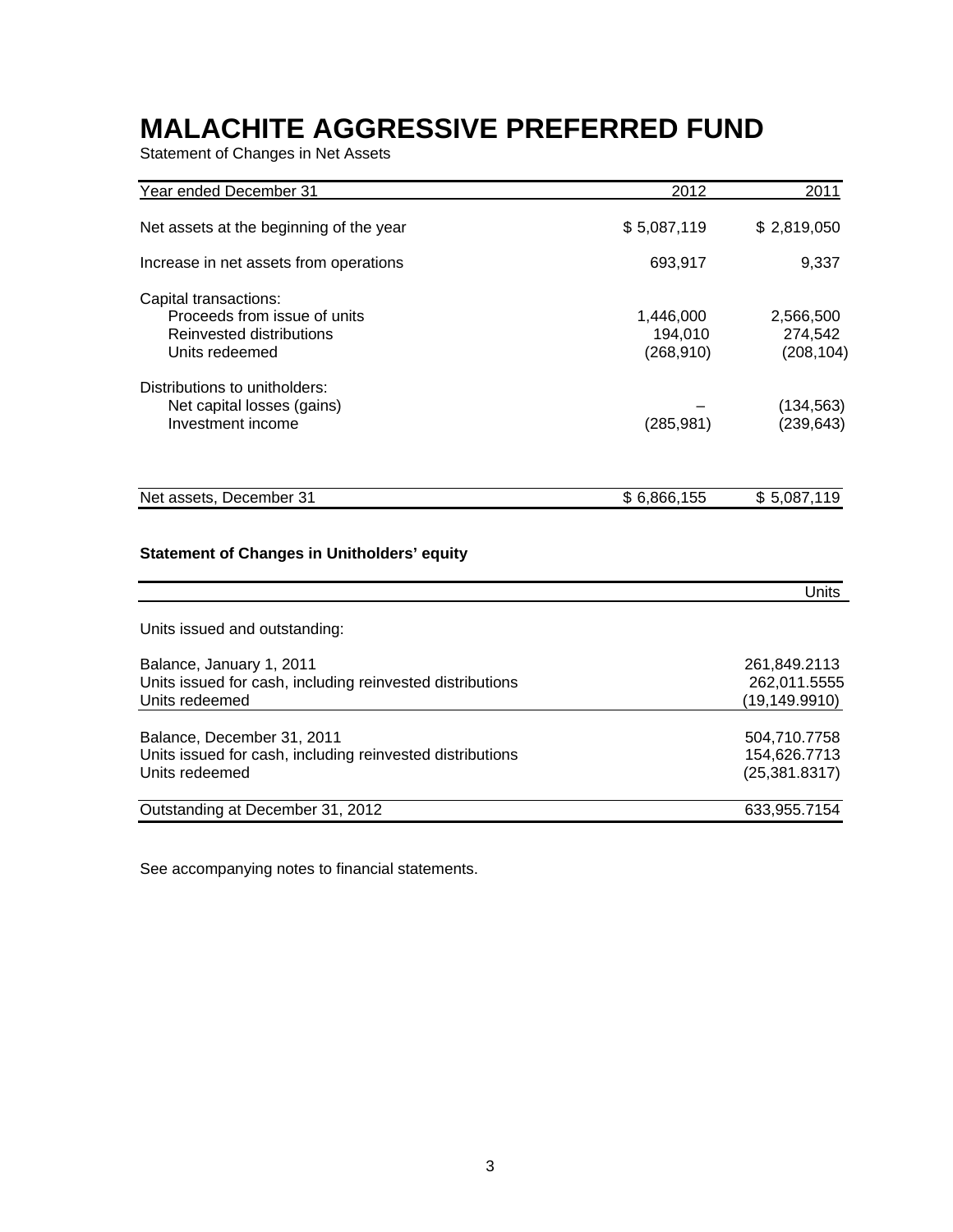Statement of Investments

December 31, 2012

| Number of<br>shares | Security                                                                                        | Average<br>cost | Fair<br>value | Weight in<br>portfolio |
|---------------------|-------------------------------------------------------------------------------------------------|-----------------|---------------|------------------------|
| 8,800               | <b>Atlantic Power Preferred Equity</b><br>Cum Redeemable Preference, Series 1                   | \$<br>161,230   | \$<br>121,880 | 1.8%                   |
| 2,000               | <b>BCE Inc 4.6% Cumulative Redeemable</b><br>1st Preferred Shares, Series 28                    | 44,112          | 44,320        | 0.7%                   |
| 27,100              | <b>BAM Split Corp. Class AA</b><br>Preferred Shares, Series 3                                   | 602,871         | 659,885       | 9.7%                   |
| 1,500               | Bank of Nova Scotia<br>5% Non-Cumulative 5 Yr Reset<br>Preference Shares 20                     | 37,030          | 37,245        | 0.6%                   |
| 7,300               | <b>Bank of Nova Scotia</b><br>6.25% Non-Cumulative 5 Yr Reset<br>Preference Shares, Series 28   | 197,284         | 193,085       | 2.8%                   |
| 2,800               | <b>Brookfield Soundvest Split</b><br><b>Trust Preferred Shares</b>                              | 26,019          | 26,824        | 0.4%                   |
| 1,100               | Canaccord Financial Inc. 5.75%<br>Cumulative, 5 Yr Reset 1st Preferred<br>Shares, Series C      | 19,865          | 20,680        | 0.3%                   |
| 6,900               | First National Financial Corp.<br>Class A Preference Shares, Series 1<br>4.65% 5 Yrs Rate Reset | 132,576         | 116,886       | 1.7%                   |
| 3,000               | Financial 15 Split Corp 5.25%<br><b>Cumulative Redeemable Retr Pfd</b>                          | 28,814          | 30,570        | 0.4%                   |
| 11,800              | Great-West Lifeco Inc.<br>5.40% Non-Cumulative<br>First Preferred Shares, Series P              | 301,791         | 310,340       | 4.6%                   |
| 21,700              | Great-West Lifeco Inc.<br>4.80% Non-Cumulative<br>First Preferred Shares, Series R              | 546,325         | 549,010       | 8.1%                   |
| 21,100              | Great-West Lifeco Inc.<br>5.15% Non-Cumulative<br>First Preferred Shares, Series Q              | 539,000         | 552,398       | 8.1%                   |
| 22,200              | <b>HSBC Bank Canada</b><br>6.6% Non-Cumulative 5 Yr Reset<br>Preference Shares, Series E        | 604,963         | 588,966       | 8.7%                   |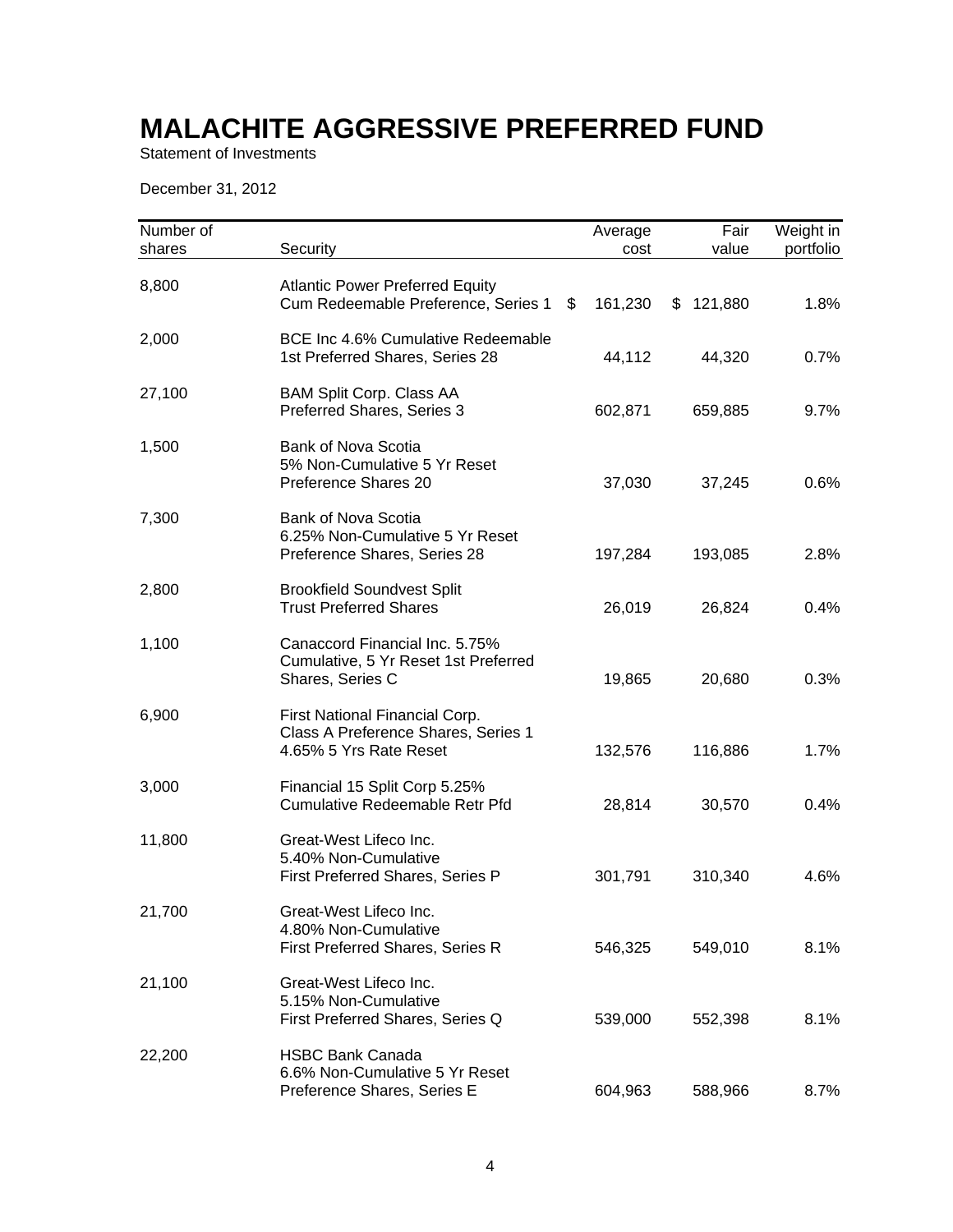Statement of Investments (continued)

December 31, 2012

| <b>Shares</b> | Security                                                                                                                           | Average<br>cost | Fair<br>value | Weight in<br>portfolio |
|---------------|------------------------------------------------------------------------------------------------------------------------------------|-----------------|---------------|------------------------|
| 23,500        | Industrial Alliance Insurance & Financial<br>Services Inc., 4.6% Non-Cum Class A<br>Preferred Shares, Series B                     | 544,205         | 582,800       | 8.6%                   |
| 3,500         | Industrial Alliance Insurance & Financial<br>Services Inc., 4.3% Non-Cumulative<br>Preferred Shares, Series G 5-year Rate<br>Reset | 90,512          | 91,035        | 1.3%                   |
| 6,100         | Canadian Life Companies Split Corp<br>2012 Preferred Shares                                                                        | 57,948          | 60,695        | 0.9%                   |
| 6,100         | WTS Canadian Life Cos Split Corp<br>WT Exp 06/03/13                                                                                | 1,207           | 2,287         | 0.0%                   |
| 6,100         | WTS Canadian Life Cos Split Corp<br>WT Exp 06/02/14                                                                                | 1,207           | 1,342         | 0.0%                   |
| 14,600        | Manulife Financial Corp.<br>4.5% Class A<br>Preferred Shares, Series 3                                                             | 348,387         | 358,430       | 5.3%                   |
| 13,800        | Manulife Financial Corp., 4.65%<br>Non-Cumulative Class A Preferred<br>Series 2                                                    | 325,156         | 344,448       | 5.1%                   |
| 12,700        | Royal Bank of Canada, 6.25% Non-Cum.<br>5-Year Rate Reset<br>First Preferred Shares, Series AR                                     | 343,543         | 334,645       | 4.9%                   |
| 2,700         | Royal Bank of Canada, 6.25% Non-<br>Cum., 5-yr Reset Preferred Shares,<br>Series AT                                                | 73,637          | 72,414        | 1.1%                   |
| 6,300         | Royal Bank of Canada, 6.25% Non-Cum.<br>5-Year Rate Reset<br>First Preferred Shares, Series AV                                     | 172,878         | 169,722       | 2.5%                   |
| 4,800         | <b>Brompton Split Banc Corp</b><br>5.25% Preferred Shares                                                                          | 49,354          | 49,392        | 0.7%                   |
| 20,200        | Sun Life Financial Inc. 4.45% Non-Cumulative<br>Class A Preferred Shares, Series 3                                                 | 451,140         | 492,072       | 7.2%                   |
| 17,600        | Sun Life Financial Inc. 4.45% Non-Cumulative<br>Class A Preferred Shares, Series 4                                                 | 375,021         | 430,320       | 6.3%                   |
| 18,900        | Sun Life Financial Inc. 4.5% Non-Cumulative<br>Class A Preferred Shares, Series 5                                                  | 402,847         | 462,294       | 6.8%                   |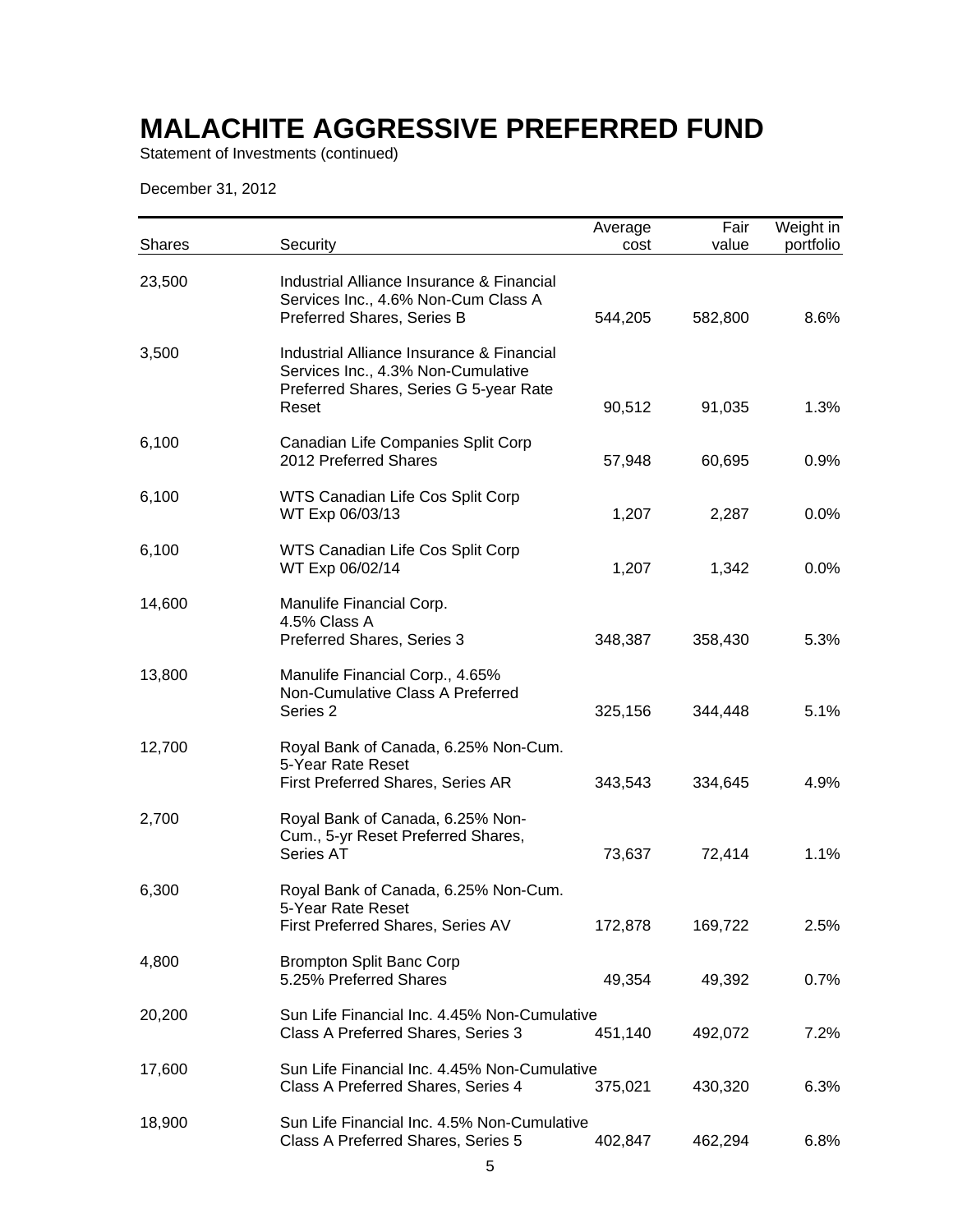Statement of Investments (continued)

December 31, 2012

|               |                                                                                                       | Average     | Fair        | Weight in |
|---------------|-------------------------------------------------------------------------------------------------------|-------------|-------------|-----------|
| <b>Shares</b> | Security                                                                                              | cost        | value       | portfolio |
| 2,700         | <b>Transalta Corporation 4.6% Cumulative</b><br>Rate reset 1 <sup>st</sup> Preferred Shares, Series C | 63,437      | 65,070      | $1.0\%$   |
| 1,000         | Toronto Dominion Bank 6.25%<br>Non-cum 5 Yr Reset Class A<br>Preferred Shares, Series AE              | 26,750      | 26,810      | 0.4%      |
| Net assets    |                                                                                                       | \$6,569,109 | \$6,795,865 | 100.0%    |

See accompanying notes to financial statements.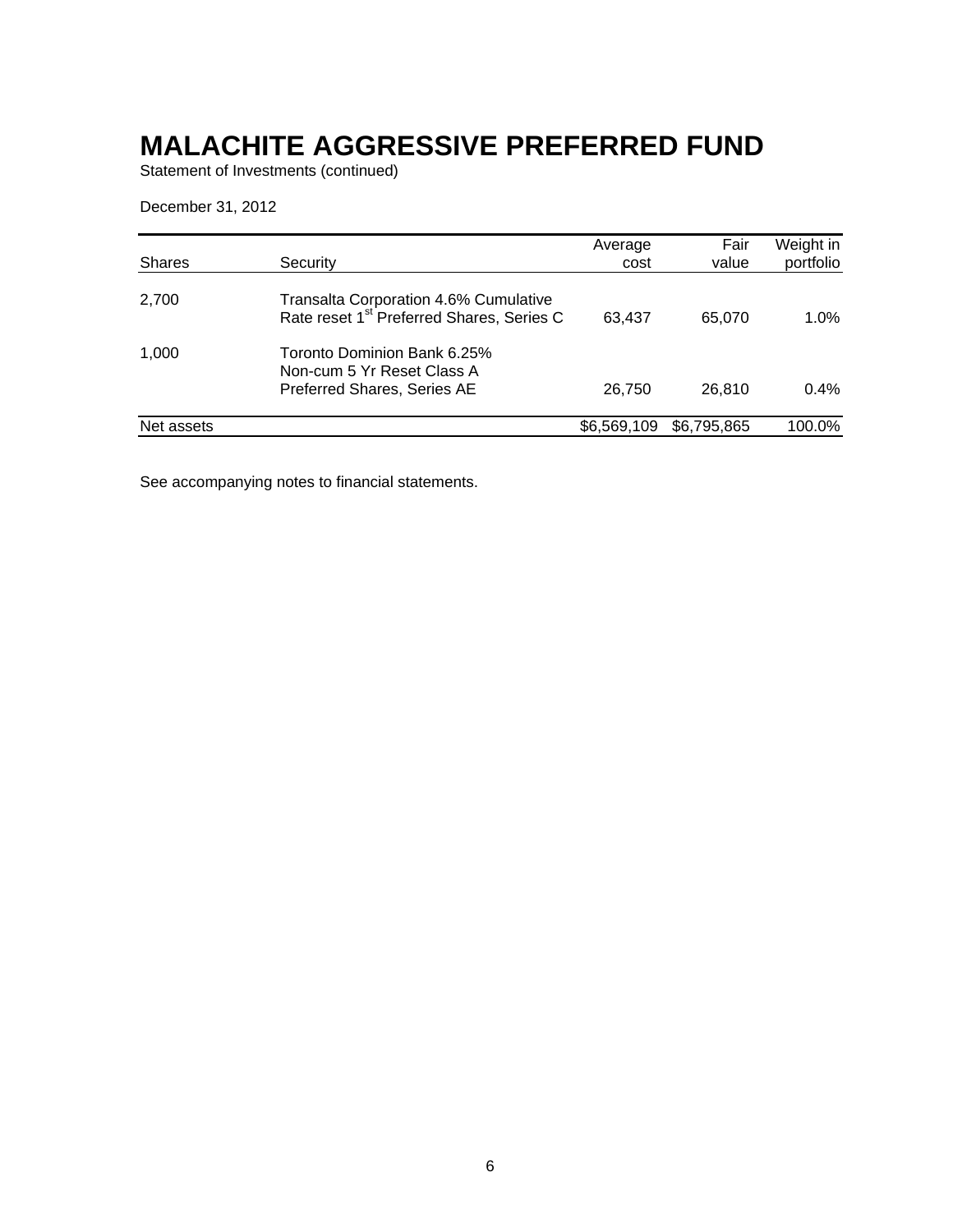Notes to Financial Statements

For the year ended December 31, 2012

#### **1. The Fund:**

- (a) Malachite Aggressive Preferred Fund is an unincorporated open-ended mutual fund trust established under the laws of the Province of Ontario by a Master Declaration of Trust (for the Malachite Funds in general) and an associated Fund Regulation (for the Fund itself). Hymas Investment Management Inc. ("Hymas") is the Trustee and Manager of the fund.
- (b) The authorized capital of the fund consists of an unlimited number of units without par value. The number of units outstanding is disclosed in the statement of changes in unitholders' equity.
- (c) The financial statements of the Fund include the statement of investments and the statement of net assets at December 31, 2012 and the statement of operations, and the statements of changes in net assets and unitholders' equity for the year ended December 31, 2012.

### **2. Summary of significant accounting policies:**

These financial statements have been prepared in accordance with Canadian Generally Accepted Accounting Principles ("GAAP") and reflect the following policies:

(a) Accounting estimates:

The preparation of financial statements in accordance with Canadian GAAP requires management to make estimates and assumptions that affect the amounts reported in the financial statements. Actual results could differ from those estimates.

(b) Valuation of investments:

Investments are categorized as held-for-trading and therefore recorded at fair value. Investments in securities listed on a public securities exchange or traded on an over-thecounter market are valued at the closing bid price. Securities with no available closing bid prices are valued at the last sale or close price. Securities for which a closing bid price or last sale or close price are unavailable or securities for which market quotations are unreliable or not reflective of all available material information are valued at their fair value as determined by the Manager using available sources of information and commonly accepted industry valuation techniques including valuation models.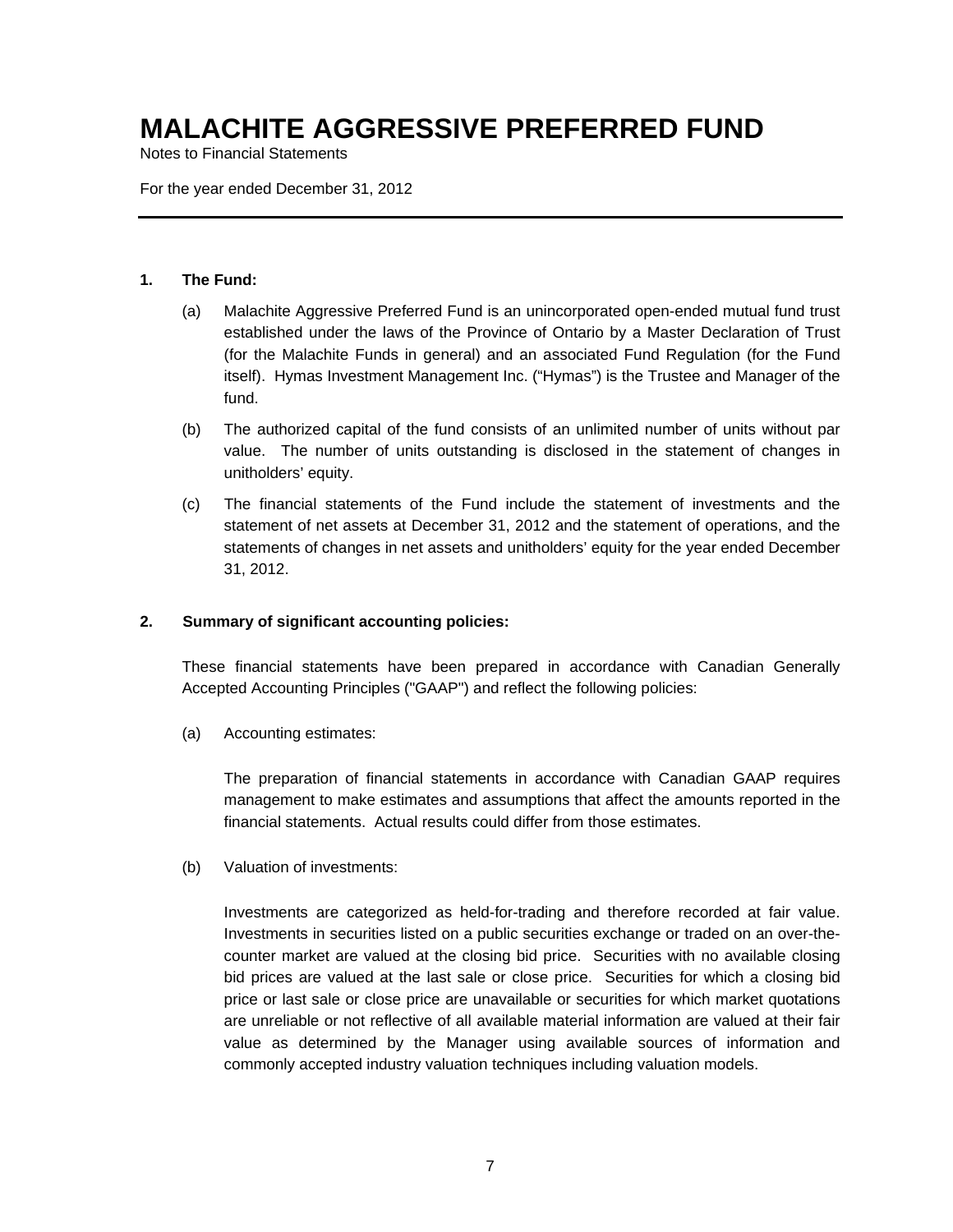Notes to Financial Statements (continued)

For the year ended December 31, 2012

#### **2. Summary of significant accounting policies (continued):**

(c) Cash:

Cash is cash on deposit and is carried at cost, which approximates its fair value.

(d) Other assets and liabilities:

Amounts due from broker and accrued income receivable are designated as receivables and shown as other assets. They are recorded at amortized cost, which approximates their fair value. Similarly, accrued liabilities and amounts due from broker are designated as financial liabilities and are recorded at amortized cost, which approximates their fair value.

(e) Investment transactions and income recognition:

All income, net realized and unrealized appreciation/(depreciation) and transaction costs are attributable to investments that are deemed held-for-trading. Investment transactions are accounted for on the trade date, that is, on the day that a buy or sell order is executed. The cost of investments represents the amount paid for each security, and is determined on an average cost basis including transaction costs. Realized gains and losses on investment transactions are computed as proceeds of disposition less their average cost. The unrealized appreciation or depreciation of investments represents the difference between their average cost and fair value at the period-end date. Dividend income is recorded on the ex-dividend and interest income is recorded daily on an accrual basis.

Income and realized and unrealized capital gain/(loss) are distributed to the unitholders in proportion to the amount of equity invested. For management and service fees, refer to note 4.

(f) Transactions costs:

Transaction costs, such as brokerage commission incurred in the purchase and sale of portfolio securities paid to external third parties are recognized as expenses in the statement of operations based on trade date.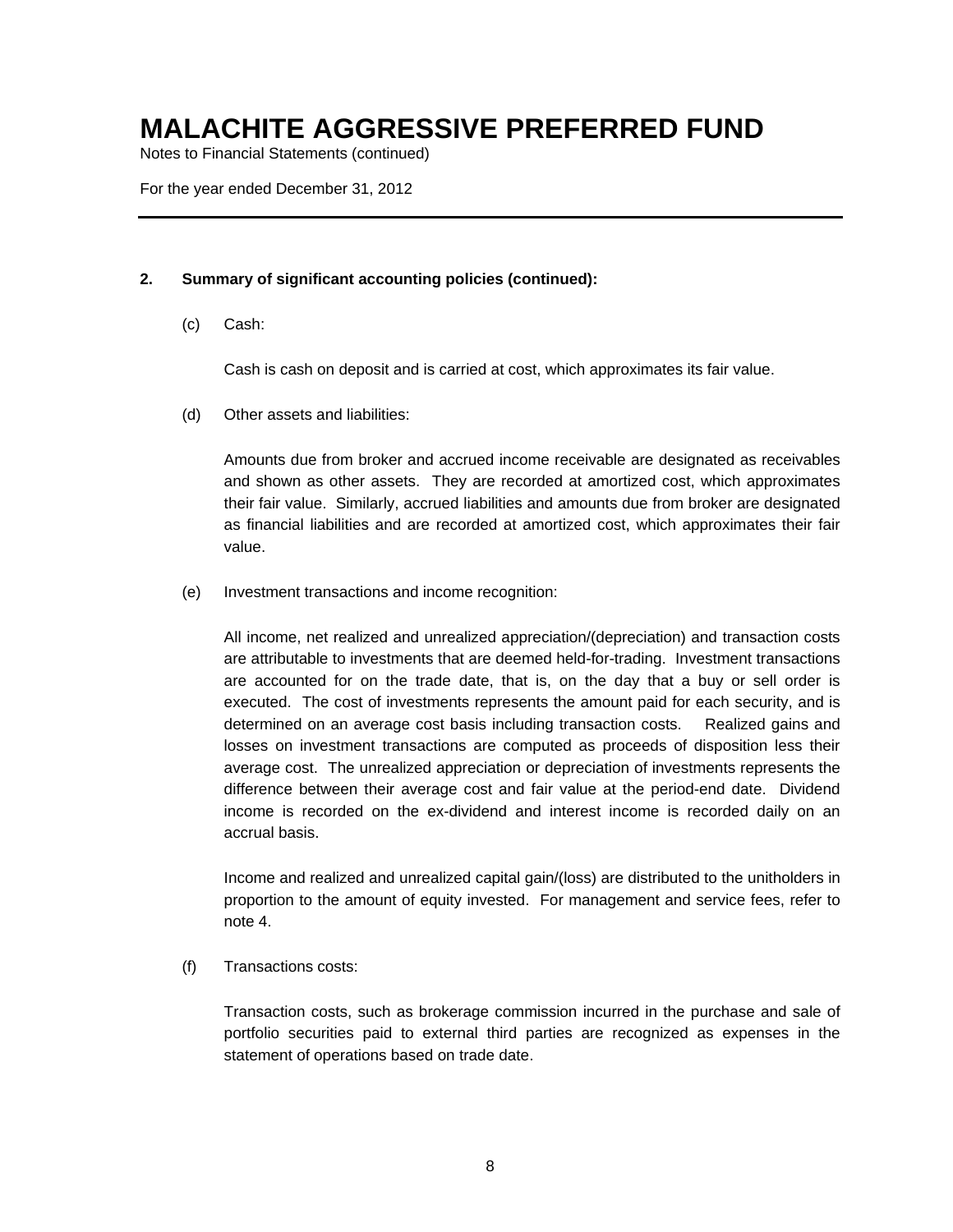Notes to Financial Statements (continued)

For the year ended December 31, 2012

#### **2. Summary of significant accounting policies (continued):**

(g) Fair value measurements:

The Fund adopted the amendments to CICA 3862, *Financial Instruments – Disclosures*  on January 1, 2009. CICA 3862 establishes a three-tier hierarchy as a framework for disclosing fair value used to value the Fund's investments. The hierarchy of inputs is summarized below:

- quoted prices (unadjusted) in active markets for identical assets or liabilities (Level 1);
- inputs other than quoted prices included in Level 1 that are observable for the asset or liability, either directly (i.e., as prices) or indirectly (i.e., derived from prices) (Level 2); and
- inputs for the asset or liability that are not based on observable market data (unobservable inputs) (Level 3).

Changes in valuation methods may result in transfers into or out of an investment's assigned level.

At December 31, 2012 all of the Fund's investments were valued using Level 1 inputs.

(h) Capital management:

The Manager manages the capital of the Fund, which consists of the net assets of the Fund, in accordance with the investment objectives set out in the Fund's Master Declaration of Trust as amended January 13, 2005, and the Regulation pertaining to Malachite Aggressive Preferred Fund.

(i) Increase in net assets from operations per unit:

Increase in net assets from operations per unit in the statement of operations represents the net increase in the net assets from operations for the period divided by the average number of units outstanding during the period.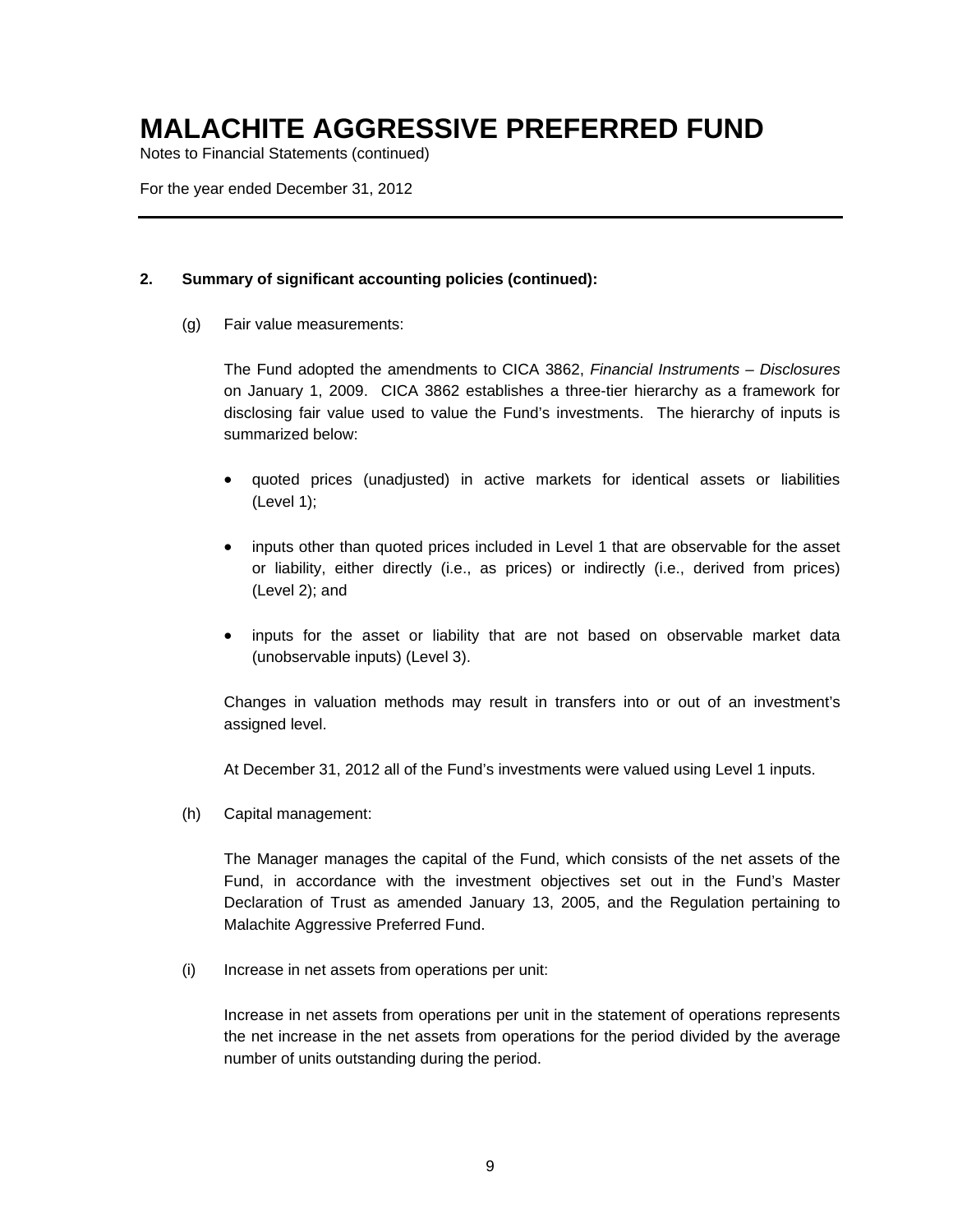Notes to Financial Statements (continued)

For the year ended December 31, 2012

#### **2. Summary of significant accounting policies (continued):**

(j) Net asset value per unit:

Net asset value per unit is computing by dividing the net asset value of the Fund at the valuation date by the total number of units of the Fund outstanding.

(k) Future changes in accounting policies:

The Canadian Accounting Standards Board has confirmed the plan to adopt International Financial Reporting Standards ("IFRS") in 2011. All publicly accountable enterprises will be required to implement IFRS for interim and annual financial statements relating to fiscal years beginning on or after January 1, 2014.

Based on the Manager's current evaluation of the differences between Canadian GAAP and IFRS, the Manager does not expect that net assets attributable to unitholders or net asset value per unit will be impacted by the changeover to IFRS. Currently, the Manager expects that the impact of IFRS on the Fund's financial statements will result in additional disclosures and potentially different presentation of unitholder interests and certain other items.

### **3. Related party balances:**

Included in accrued liabilities are distributions payable to unitholders of \$26,327 (2011 - \$43,702) and amounts due to the Manager of \$49,318.54 (2011 - \$13,602).

#### **4. Management fees and expenses:**

- (a) Hymas, the Manager, provides management, distribution and administrative services to the Fund. In consideration for the services provided, Hymas receives a monthly management fee directly from the unitholders and accordingly, no management fees are reflected in these financial statements.
- (b) The Fund is responsible for the payment of all expenses relating to its operations. Operating expenses incurred by the Fund may include, but are not limited to, accounting, legal and audit fees, trustee and custodial fees, portfolio transaction costs, interest and bank charges, administrative costs excluding any salaries to the principal shareholder of the Manager, investor servicing costs and costs of reports and prospectuses.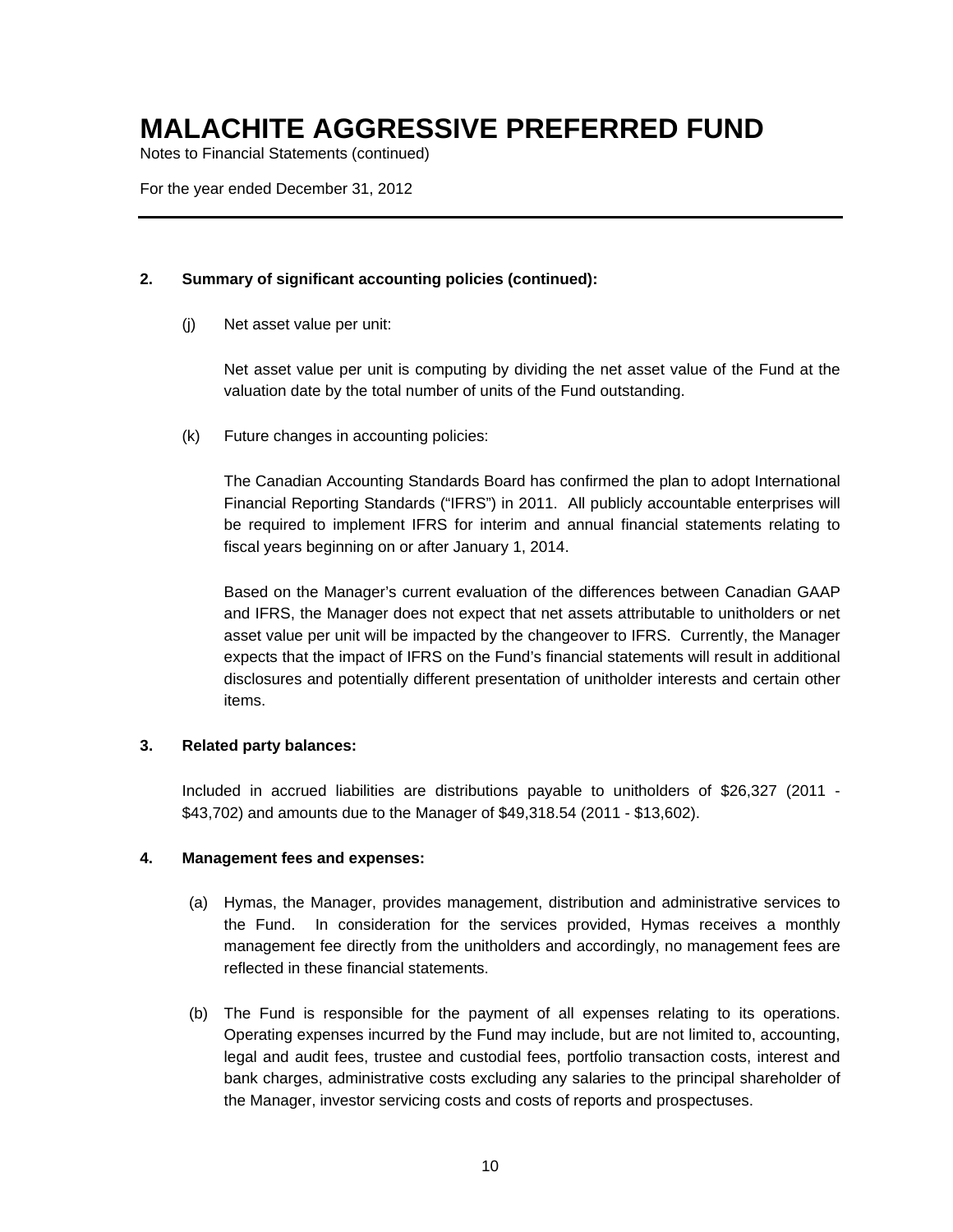Notes to Financial Statements (continued)

For the year ended December 31, 2012

#### **4. Management fees and expenses (continued):**

(c) At its sole discretion, Hymas may absorb expenses of the Fund. The expenses absorbed are shown on the statement of operations. Such absorptions can be terminated at any time, but can be expected to continue until such time as the Fund is of sufficient size to reasonably absorb all expenses incurred in its operations. It is current policy of Hymas to absorb all Fund expenses in excess of 0.50%.

#### **5. Income taxes:**

The Fund qualified as a mutual fund under the Income Tax Act (Canada) and, accordingly, is not subject to income taxes on the portion of its net income, including net realized gains, which is paid or payable to unitholders. Such distributed income is taxable in the hands of the unitholders.

Temporary differences between the carrying value of assets and liabilities for accounting and income tax purposes give rise to future income tax assets and liabilities. The most significant temporary difference is that between the reported fair value of the Fund's investment portfolio and its adjusted cost base for income tax purposes. Since the Fund's distribution policy is to distribute all net realized capital gains, future tax liabilities with respect to unrealized capital gains and future tax assets with respect to unrealized capital losses will not be realized by the Fund, and are therefore not recorded by the Fund. Unused realized capital losses represent future tax assets to the Fund but due to the uncertainty that they will be realized by offsetting future capital gains, no net tax benefit is recorded by the Fund.

As at the most recent taxation year end of December 31, 2012, the Fund had capital losses of \$77,178 available to reduce future net realized capital gains.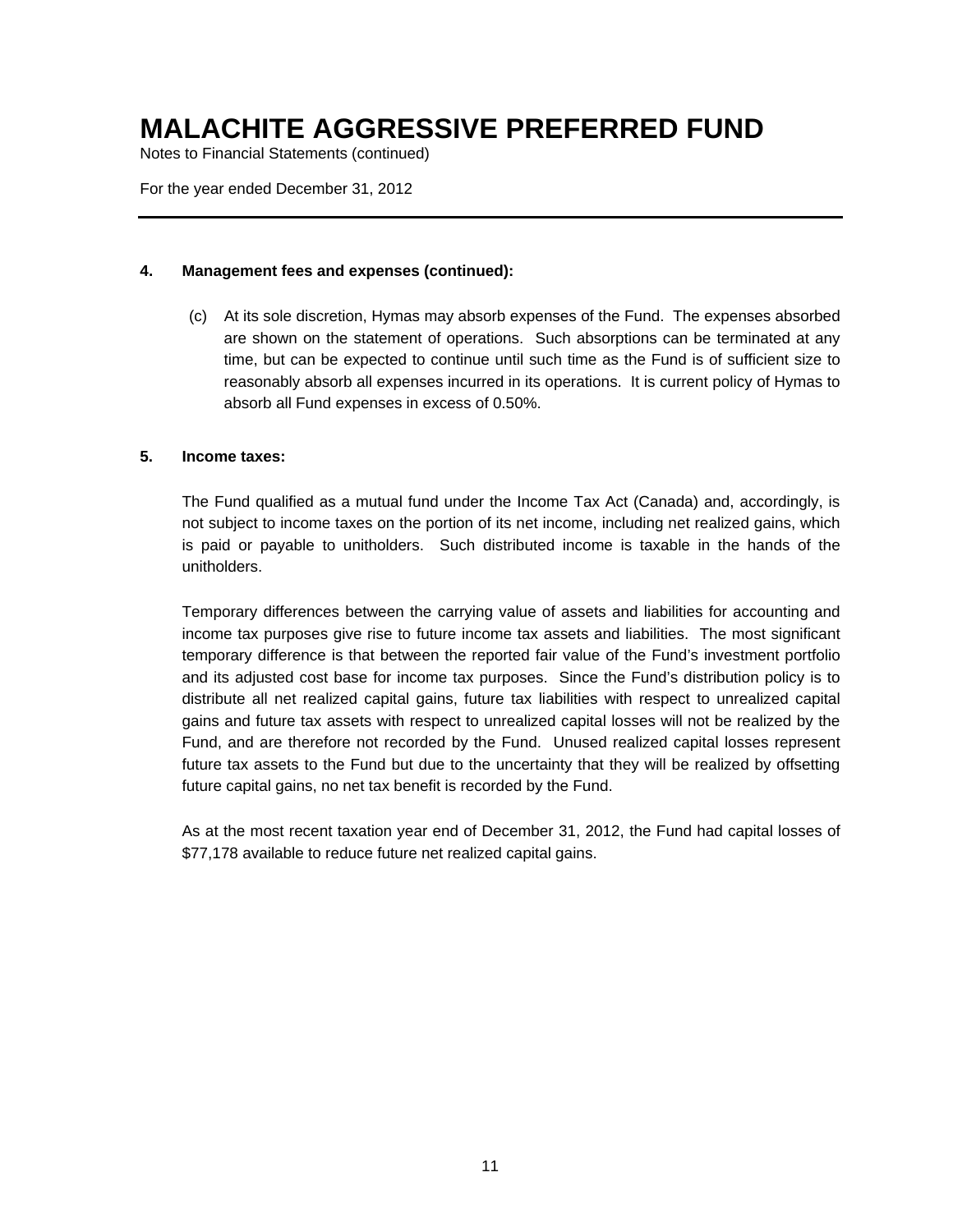Notes to Financial Statements (continued)

For the year ended December 31, 2012

#### **6. Brokerage commissions:**

Commissions paid to brokers in connection with portfolio transactions are disclosed in the statement of operations of the Fund. Hymas does not have any "soft dollar" arrangements where third party services such as investment research, statistical or other similar services were paid for by brokers.

### **7. Reconciliation of NAV:**

Net assets reported in these financial statements are accounted for using GAAP ("GAAP Net Assets") and use the closing bid price for the fair value of investments traded in an active market. The net asset value ("NAV") for purposes of unitholders' purchases, switches and redemptions is calculated in accordance with the valuation rules as set out in the Fund's Master Declaration of Trust as amended January 13, 2005, and uses the last bid quotation on the Toronto Stock Exchange to value investments traded in an active market. The Canadian Securities Administrators require reconciliation between NAV and GAAP net assets.

At December 31, 2012, there was no difference between NAV and GAAP Net Assets on a per unit basis.

### **8. Financial instruments:**

Essentially all of the assets and liabilities of the Fund are financial instruments. These financial instruments are comprised of investments, amount due from brokers, cash, accrued income receivable, accounts payable and accrued liabilities and amounts due to brokers. Investments are recorded at fair value based on the accounting policies described above. All other financial instruments are carried at cost or amortized cost, which given their short-term nature, closely approximates their fair value.

#### **9. Financial instrument risk:**

In the normal course of business the Fund is exposed to a variety of financial risks: market risk (comprised of market price risk and interest rate risk), counterparty credit risk and liquidity risk. The value of investments in the Fund's portfolio can fluctuate on a daily basis as a result of changes in interest rates, market and economic conditions and factors specific to individual securities within the Fund. The level of risk depends on the Fund's investment objectives and the type of securities in which it invests.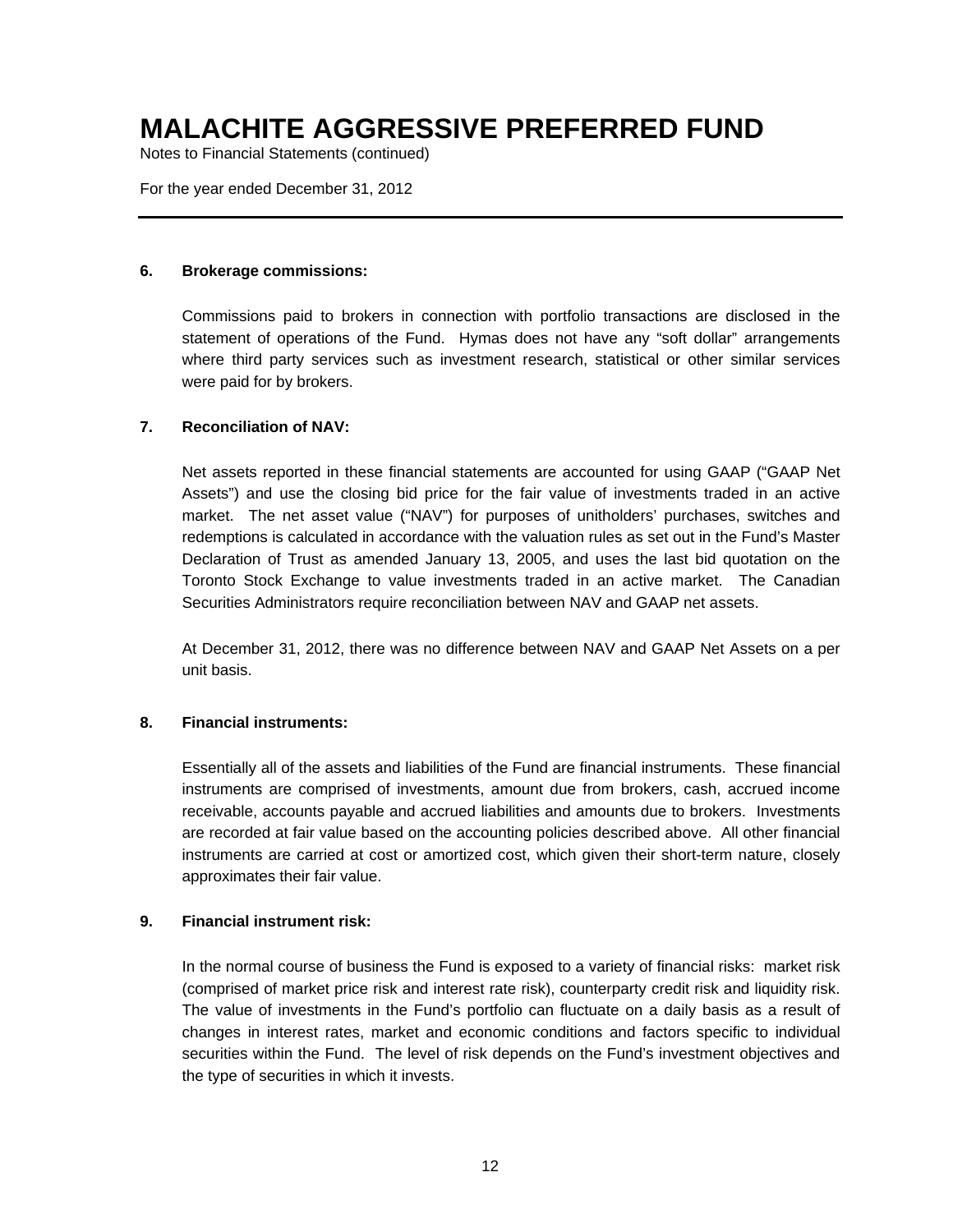Notes to Financial Statements (continued)

For the year ended December 31, 2012

#### **9. Financial instrument risk (continued):**

(a) Risk management:

The Fund seeks to provide long-term capital growth in addition to a high level of after-tax income through investment primarily in preferred shares and preferred securities listed on the Toronto Stock Exchange. This fund is sold to investors as a private placement, which therefore exempts it from issuing a prospectus, providing that the investor meets certain requirements. The Manager takes a conservative approach to risk management by focusing research efforts on the analysis of a market price into it's "fair" and "liquidity" components, to achieve superior investment returns by "selling" liquidity to the market, taking advantage of mispricing while at all times keeping the client's tax and commission considerations in view.

(b) Market price risk:

Market price risk arises primarily from uncertainties about future market prices of the instruments held. Market price fluctuations may be caused by factors specific to an individual investment, or factors affecting all securities traded in a market or industry sector. All investments present a risk of loss of capital. The maximum risk resulting from financial instruments is equivalent to their fair value. If prices on the Toronto Stock Exchange for these securities, as approximated by either the S&P/TSX Preferred Share Index or the BMO Capital Markets "50" index had increased or decreased by 5% as at December 31, 2012, with all other variables held constant, the net assets of the Fund would have increased or decreased, respectively by approximately \$339,793 (approximately 4.8% of total net assets). In practice the actual results may differ from this sensitivity analysis and the difference could be material.

(c) Interest rate risk:

Interest rate risk arises on interest-bearing financial instruments where the values of those instruments fluctuate due to changes in levels of market interest rates. The majority of the Fund's financial assets are preferred shares, which are not interestbearing and not included in the computation of overall market interest rates. The fund's financial liabilities are primarily short-term in nature and generally not interest bearing. Therefore the Fund's exposure to interest rate risk is best reflected by the yields on preferred shares as reflected by either of the two indices referred to in "Market Price Risk", above.